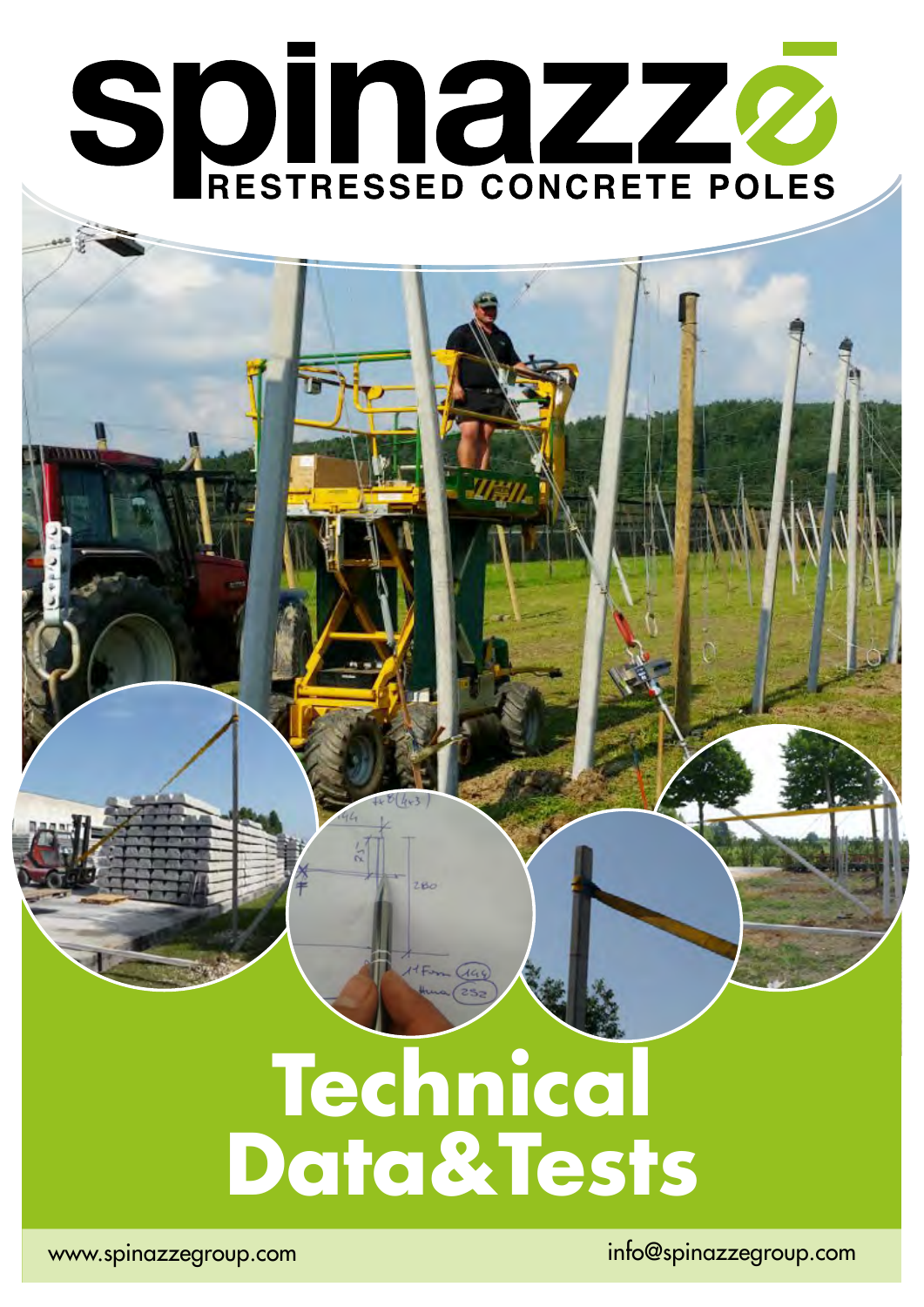

#### **1. TESTED PRODUCTS**

All tests have been conducted on prestressed concrete poles and on steel poles.

#### **Concrete Poles**



| 7x7                |  |
|--------------------|--|
| 4 BRAIDS X 2 WIRES |  |
| $(11$ Ka/m)        |  |

| % | ¥ |
|---|---|
| 8 | 8 |

| 8,5x8,5                   |
|---------------------------|
| <b>4 BRAIDS X 3 WIRES</b> |
| $(16, 4 \text{ Kg/m})$    |



**7x8 4 BRAIDS X 3 WIRES**  (12,8 Kg/m)

| ß  | ஃ |
|----|---|
| ę. | ஃ |
| ę. | ஃ |

**8,5x8,5 REINF 6 BRAIDS X 3 WIRES**  (16,4 Kg/m)



| 9x9,5                     |
|---------------------------|
| <b>4 BRAIDS X 3 WIRES</b> |
| (19 Kg/m)                 |



**9x9,5 REINF 6 BRAIDS X 3 WIRES**  (19 Kg/m)



| 8X12                      |  |
|---------------------------|--|
| <b>6 BRAIDS X 3 WIRES</b> |  |
| (24 Kg/m)                 |  |



**8x12 REINF 8 BRAIDS X 3 WIRES**  (24 Kg/m)



#### **13x14 12 BRAIDS X 3 WIRES**  (46 Kg/m)

#### **Steel Poles**



#### **WEATHERING STEEL POLE (COR-TEN)**

THIKNESS: 150 - 180 mm LENGTH: 2.50 - 2.80 m PROFILE: U WEIGHT: 2,05 Kg/m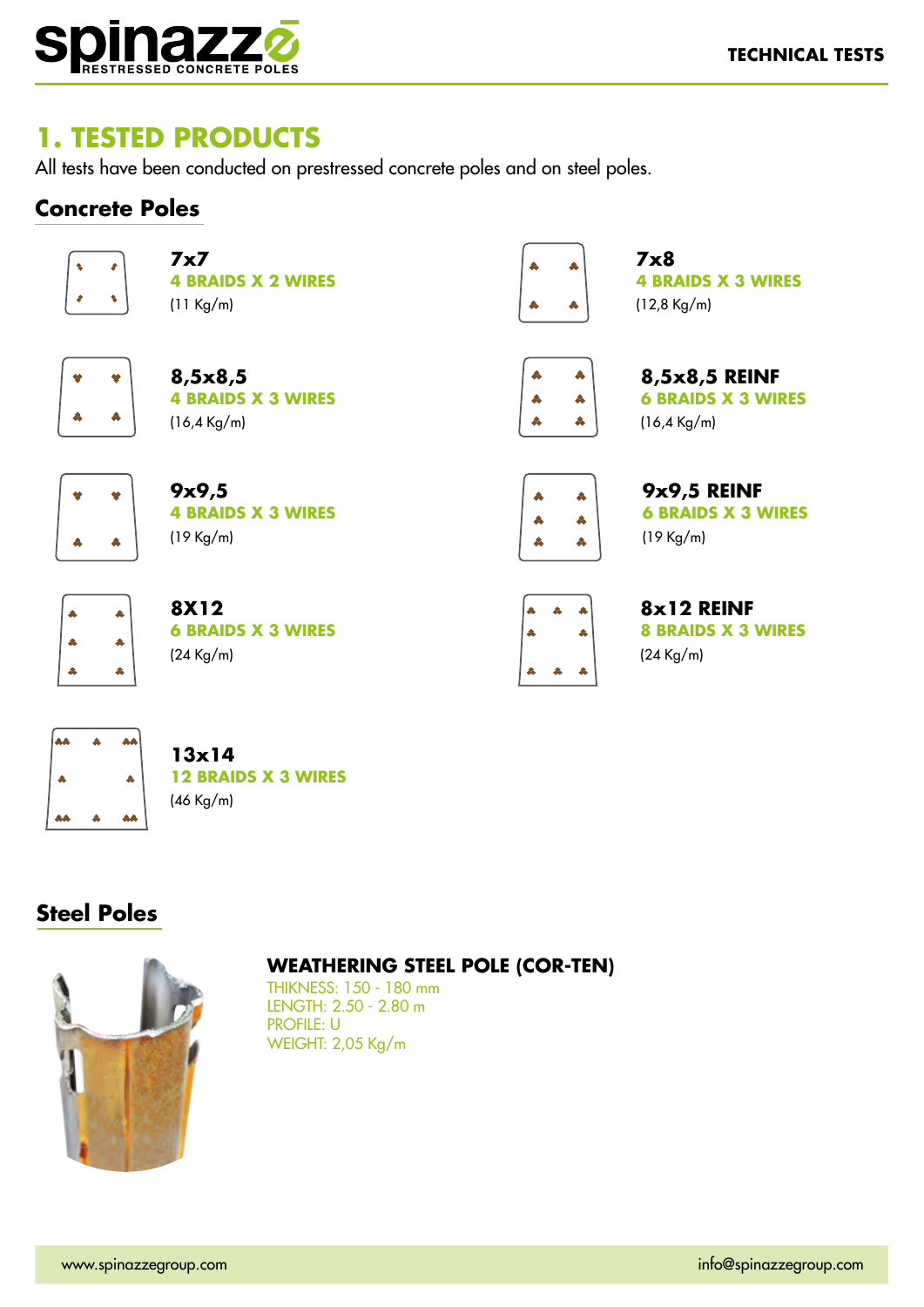

#### **2. TEST 2174/TV - LOADING, CRUSHING, BENDING TEST 2.1 EQUIPMENT DESCRIPTION: UAD3 AND LOAD CELL**

A load cell is used in order to detect the applied force. The load cell is connected to the UAD3 unit shows the applied force in kN.

LOAD CELL SPECIFICATIONS range  $\pm$  250 kN sensitivity 10 daN accuracy  $\pm$  0,1 kN

All instruments are periodically tested at EMME Service S.p.a. Calibration Laboratory as provided by the Quality Control Manual.



UAD-3 UNIT LOAD CELL



#### **2.2 TEST METHOD**

All tests have been carried on simulating the actual use of concrete and steel products. The poles have been hammered into the ground at different depth between 70 and 115 cm. Each pole was subjected to a force applied to its free end by means of elastic bands and chains counterbalanced on the ground by a vehicle. The tested products have been brought to breaking point (cement poles) and to bending / torsion (steel poles).



FORCE APPLICATION POINT COUNTERWEIGHT VEHICLE

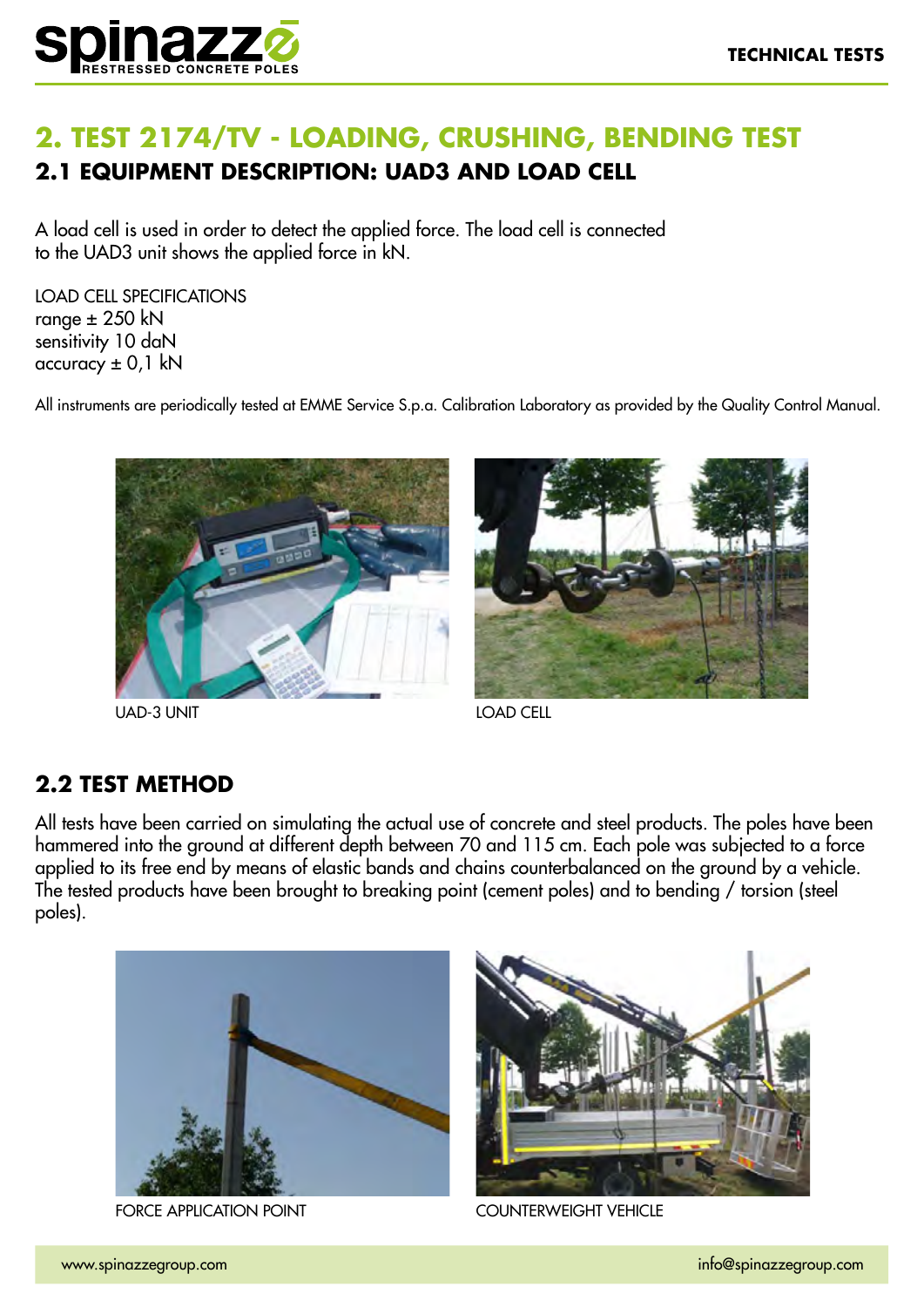



Two loading conditions have been set: perpendicular pulling and oblique pulling.



LOAD ARRANGEMENT



OBLIQUE FORCE APPLICATION



HORIZONTAL FORCE APPLICATION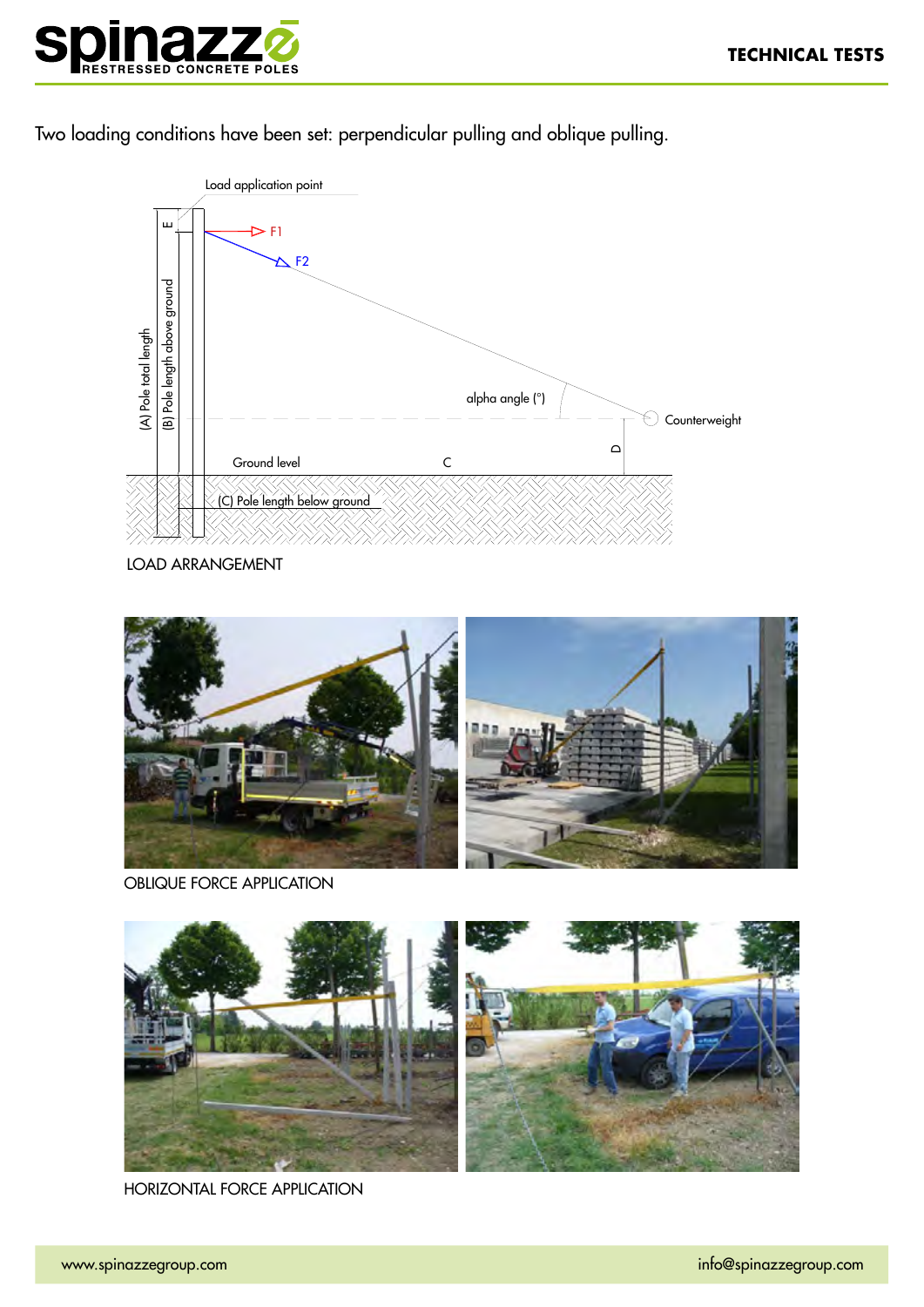

#### **2.3 RESULTS**

|                       | PRESTRESSED CONCRETE POLES |                        |                  |          |          |          |          |                          |                          |                         |                        |                        |                     |                                                                                                 |
|-----------------------|----------------------------|------------------------|------------------|----------|----------|----------|----------|--------------------------|--------------------------|-------------------------|------------------------|------------------------|---------------------|-------------------------------------------------------------------------------------------------|
| Pole<br>$(N^{\circ})$ | Section<br>(cm)            | Scaffolding            | Weight<br>(KN/m) | A<br>(m) | B<br>(m) | C<br>(m) | E<br>(m) | (°)                      | F<br>(KN)                | F1<br>(KN)              | F <sub>2</sub><br>(KN) | F <sub>3</sub><br>(KN) | $\mathsf{K}$<br>(m) |                                                                                                 |
| $\mathbf{1}$          | $13 \times 14$             | 12 trecce 3x2.25 mm    | 0.45             | 8.50     | 7.60     | 0.90     | 0.25     | ω.                       | Ξ.                       | 0.90                    | $-1$                   | 0.80                   | 0.45                |                                                                                                 |
| $\overline{2}$        | $13 \times 14$             | 12 trecce 3x2.25 mm    | 0.45             | 6.00     | 5.15     | 0.85     | 0.25     | 20                       | 1.80                     | Ξ.                      | 1.69                   | 1.00                   | 0.35                |                                                                                                 |
| 3                     | $8 \times 12$              | $6$ trecce $3x2.25$ mm | 0.25             | 6.00     | 5.15     | 0.85     | 0.25     | 20                       | 0.90                     | Ξ.                      | 0.84                   | 0.80                   | 0.45                |                                                                                                 |
| $\boldsymbol{A}$      | $7 \times 8$               | 4 trecce 3x2.25 mm     | 0.128            | 5.00     | 4.10     | 0.90     | 0.25     | 20                       | 0.90                     | u.                      | 0.84                   | 0.70                   | 0.50                |                                                                                                 |
| $5\overline{)}$       | $8 \times 12$              | $6$ trecce $3x2.25$ mm | 0.25             | 7.00     | 6.15     | 0.85     | 0.25     | 20                       | 1.00                     | $\mathbb{L} \mathbb{L}$ | 0.94                   | 0.70                   | 0.45                |                                                                                                 |
| $\boldsymbol{6}$      | $8.5 \times 8.5$           | 4 trecce 3x2.25 mm     | 0.165            | 5.60     | 4.60     | 1.00     | 0.25     | 20                       | 0.80                     | $\mathbb{Z}^2$          | 0.75                   | 0.70                   | 0.60                |                                                                                                 |
| $\overline{7}$        | $8.5 \times 8.5$           | $6$ trecce $3x2.25$ mm | 0.165            | 6.00     | 5.10     | 0.90     | 0.25     | 20                       | 0.80                     | $\mathbb{Z}^2$          | 0.75                   | 0.70                   | 0.40                |                                                                                                 |
| $\,8\,$               | $8 \times 12$              | $6$ trecce $3x2.25$ mm | 0.25             | 5.70     | 4.85     | 0.85     | 0.25     | 20                       | 1.50                     | $\mathbb{Z}^2$          | 1.41                   | 1.20                   | 0.35                |                                                                                                 |
| 9                     | $8.5 \times 8.5$           | $6$ trecce $3x2.25$ mm | 0.165            | 5.50     | 4.60     | 0.90     | 0.25     | 20                       | 1.10                     | $\Box$                  | 1.03                   | 0.90                   | 0.70                |                                                                                                 |
| 10                    | $9 \times 9.5$             | $6$ trecce $3x2.25$ mm | 0.20             | 5.50     | 4.55     | 0.95     | 0.25     | 20                       | 1.20                     | $\Box$                  | 1.13                   | 1.00                   | 0.40                |                                                                                                 |
| 11                    | $8.5 \times 8.5$           | 4 trecce 3x2.25 mm     | 0.165            | 5.50     | 4.70     | 0.80     | 0.25     | 20                       | 0.90                     | $\mathbb{L} \mathbb{L}$ | 0.84                   | 0.80                   | 0.77                |                                                                                                 |
| 12                    | $7 \times 7$               | 4 trecce $3x2.25$ mm   | 0.11             | 4.80     | 4.00     | 0.80     | 0.25     | 20                       | 0.80                     | $\sim$ $\sim$           | 0.75                   | 0.70                   | 0.60                | $A =$ Pole total length<br>B = Pole length above ground                                         |
| 13                    | $8.5 \times 8.5$           | 4 trecce $3x2.25$ mm   | 0.165            | 4.70     | 3.95     | 0.75     | 0.25     | 20                       | 1.00                     | $\mathbb{Z}^2$          | 0.94                   | 0.80                   | 0.60                | C = Pole length below ground                                                                    |
| 14                    | $8 \times 12$              | $6$ trecce $3x2.25$ mm | 0.25             | 3.30     | 2.50     | 0.80     | 0.25     | 20                       |                          |                         | Pole pulled out        |                        |                     | $E =$ Force application point (taken from the<br>pole's free end)                               |
| 15                    | $9 \times 9.5$             | $6$ trecce $3x2.25$ mm | 0.20             | 2.80     | 2.10     | 0.70     | 0.25     |                          | Ξ.                       | 2.10                    |                        | 1.50                   | 0.50                | $a =$ Force inclination angle                                                                   |
| 16                    | $9 \times 9.5$             | 4 trecce $3x2.25$ mm   | 0.20             | 2.80     | 2.10     | 0.70     | 0.25     | 44                       | u.                       | 1.70                    | μ.                     | 1.60                   | 0.50                | $K1 =$ Bending / torsion point (taken from the<br>pole's ground end)                            |
| 17                    | $8.5 \times 8.5$           | 4 trecce 3x2.25 mm     | 0.165            | 2.80     | 2.05     | 0.75     | 0.25     | цü                       | Ξ.                       | 2.30                    | $-1$                   | 1.20                   | 0.35                |                                                                                                 |
| 18                    | $7 \times 7$               | 4 trecce 3x2.25 mm     | 0.11             | 2.80     | 2.05     | 0.75     | 0.25     | ω.                       | $\overline{a}$           | 1.00                    | $\overline{a}$         | 1.20                   | 0.30                |                                                                                                 |
| 19                    | $8 \times 12$              | 8 trecce 3x2.25 mm     | 0.25             | 4.50     | 3.60     | 0.90     | 0.25     | u.                       | $\overline{a}$           | 3.10                    | $\overline{a}$         | 2.20                   | 0.55                | $F =$ Maximum oblique force at breaking point<br>$F1 =$ Equivalent horizontal force at breaking |
| 20                    | $8.5 \times 8.5$           | $6$ trecce $3x2.25$ mm | 0.165            | 4.70     | 3.90     | 0.80     | 0.25     | u.                       | $\overline{a}$           | 1.30                    | $-1$                   | 1.00                   | 0.50                | point<br>$F2$ = Applied horizontal froce at breaking point                                      |
| 21                    | $9 \times 9.5$             | $6$ trecce $3x2.25$ mm | 0.20             | 4.60     | 3.80     | 0.80     | 0.25     | $\overline{a}$           | $\overline{a}$           | 1.60                    | $\overline{a}$         | 1.30                   | 0.68                | $F3 =$ Cracks begin to appear                                                                   |
| 22                    | $9 \times 9.5$             | $6$ trecce $3x2.25$ mm | 0.20             | 4.00     | 3.25     | 0.75     | 0.25     | $\mathbf{u}$             | $\overline{\phantom{a}}$ | 1.50                    | $-$                    | 1.30                   | 0.80                | $K =$ Breaking point<br>$(*)$ = Windbraced pole at 2.30 m from ground                           |
| 23                    | $7 \times 8$               | 4 trecce 3x2.25 mm     | 0.128            | 4.20     | 3.35     | 0.85     | 0.25     | $\overline{\phantom{a}}$ | $\overline{a}$           | 1.10                    |                        | 0.90                   | 0.70                | level                                                                                           |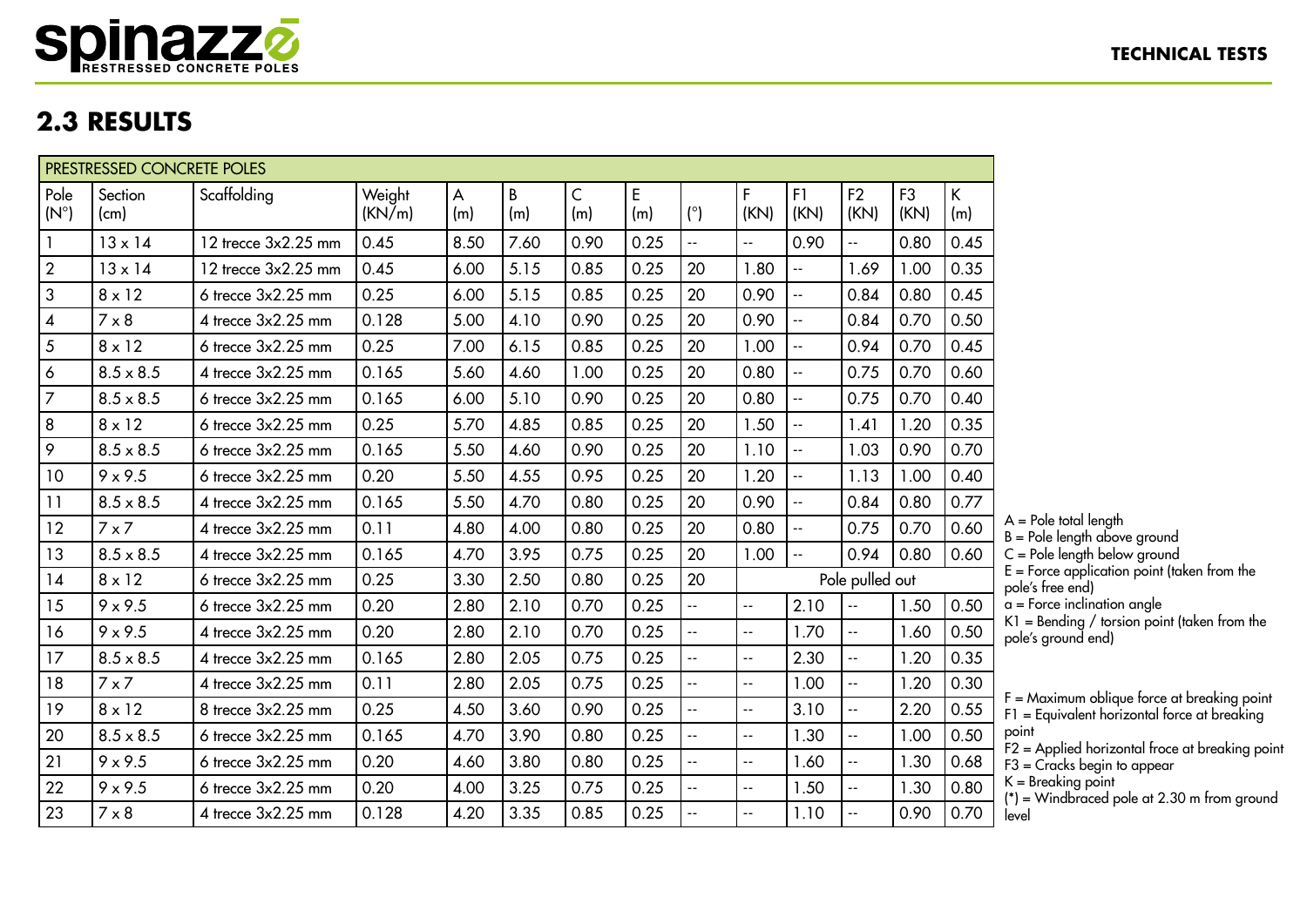|                       | PRESTRESSED CONCRETE POLES |                         |                  |          |          |          |          |            |           |            |                          |                        |          |
|-----------------------|----------------------------|-------------------------|------------------|----------|----------|----------|----------|------------|-----------|------------|--------------------------|------------------------|----------|
| Pole<br>$(N^{\circ})$ | Section<br>(cm)            | Scaffolding             | Weight<br>(KN/m) | A<br>(m) | В<br>(m) | C<br>(m) | E<br>(m) | $(^\circ)$ | F<br>(KN) | F1<br>(KN) | F <sub>2</sub><br>(KN)   | F <sub>3</sub><br>(KN) | K<br>(m) |
| 24                    | $8.5 \times 8.5$           | 4 trecce 3x2.25 mm      | 0.165            | 4.00     | 3.25     | 0.75     | 0.25     | --         | --        | 1.20       | --                       | 1.10                   | 0.60     |
| 25                    | $7 \times 7$               | 4 trecce 3x2.25 mm      | 0.11             | 4.50     | 3.75     | 0.75     | 0.25     | $-$        | --        | 0.00       | $\overline{\phantom{a}}$ | 0.80                   | 0.70     |
| 26                    | $9 \times 9.5$             | $6$ trecce $3x2.25$ mm  | 0.20             | 5.50     | 4.35     | 1.15     | 0.25     | 25         | 00.1      | 0.90       | $\overline{\phantom{a}}$ | 0.80                   | 1.00     |
| 27                    | $9 \times 9.5$             | $6$ trecce $3x2.25$ mm  | 0.20             | 5.50     | 4.40     | 1.10     | 0.25     | 25         | 1.20      | .09        | --                       | 1.00                   | 0.95     |
| 28                    | $8.5 \times 8.5$           | $6$ trecce $3x2.25$ mm  | 0.165            | 5.50     | 4.45     | 1.05     | 0.25     | 25         | 0.80      | 0.73       | $-$                      | 0.70                   | 0.80     |
| 29                    | $8.5 \times 8.5$           | $6$ trecce $3x2.25$ mm  | 0.165            | 5.50     | 4.35     | 1.15     | 0.25     | 25         | 1.00      | 0.90       | --                       | 0.80                   | 1.00     |
| 30                    | $7 \times 8$               | 4 trecce 3x2.25 mm      | 0.128            | 5.00     | 3.90     | 1.10     | 0.25     | 25         | 0.70      | 0.63       | $-$                      | 0.60                   | 1.05     |
| $31$ (*)              | $8 \times 12$              | $8$ trecce $3x2.25$ mm  | 0.25             | 6.00     | 4.85     | 1.15     | 0.25     | 30         | 3.80      | 3.29       | $\overline{\phantom{a}}$ | 3.00                   | 2.30     |
| 32                    | $8 \times 12$              | 8 trecce 3x2.25 mm      | 0.25             | 6.00     | 5.10     | 0.90     | 0.25     | 30         | .40       | 1.21       | $-$                      | 1.30                   | 0.75     |
| 33                    | $13 \times 14$             | 12 trecce 3x2.25 mm     | 0.45             | 8.00     | 6.80     | 1.20     | 0.25     | 30         | .60       | .38        | --                       | 1.50                   | 1.00     |
| 34                    | $13 \times 14$             | $12$ trecce $3x2.25$ mm | 0.45             | 8.00     | 6.95     | 1.05     | 0.25     | 30         | 2.60      | 2.25       | $\overline{\phantom{a}}$ | 2.20                   | 0.95     |

|                       | WEATHERING STEEL POLES (COR-TEN) |                              |                  |          |      |      |          |               |      |            |                        |                        |          |  |
|-----------------------|----------------------------------|------------------------------|------------------|----------|------|------|----------|---------------|------|------------|------------------------|------------------------|----------|--|
| Pole<br>$ N^{\circ} $ | Section<br>$\mathsf{(cm)}$       | <b>Metal Sheet Thickness</b> | Weight<br>(KN/m) | A<br>(m) | (m)  | (m)  | Е<br>(m) | $\mathcal{C}$ | (KN) | F1<br>(KN) | F <sub>2</sub><br>(KN) | F <sub>3</sub><br>(KN) | К<br>(m) |  |
| 35                    | U                                | $\overline{5}$               | 0.017            | 2.50     | .80  | 0.70 | 0.25     | $- -$         | $ -$ | 0.50       | $- -$                  | $--$                   | 0.70     |  |
| 36                    | U                                | .5                           | 0.017            | 2.50     | .80  | 0.70 | 0.25     | $-$           | $ -$ | 0.90       | $- -$                  | $- -$                  | 0.70     |  |
| 37                    | U                                | 18                           | 0.018            | 2.80     | 2.10 | 0.70 | 0.25     | $-$           | $-$  | 1.00       | $- -$                  | $- -$                  | 0.70     |  |
| 38                    | U                                | 18                           | 0.018            | 2.80     | 2.05 | 0.75 | 0.25     | $-$           | $ -$ | 0.60       | $- -$                  | $- -$                  | 0.60     |  |
| 39                    | U                                | 18                           | 0.018            | 2.80     | 2.05 | 0.75 | 0.25     | $- -$         | $ -$ | 0.60       | $- -$                  | $ -$                   | 0.7      |  |

A = Pole total length

B = Pole length above ground

C = Pole length below ground

E = Force application point (taken from the pole's free end)

a = Force inclination angle

K1 = Bending / torsion point (taken from the pole's ground end)

F = Maximum oblique force at breaking point

F1 = Equivalent horizontal force at breaking point

F2 = Applied horizontal froce at breaking point

F3 = Cracks begin to appear

K = Breaking point

(\*) = Windbraced pole at 2.30 m from ground level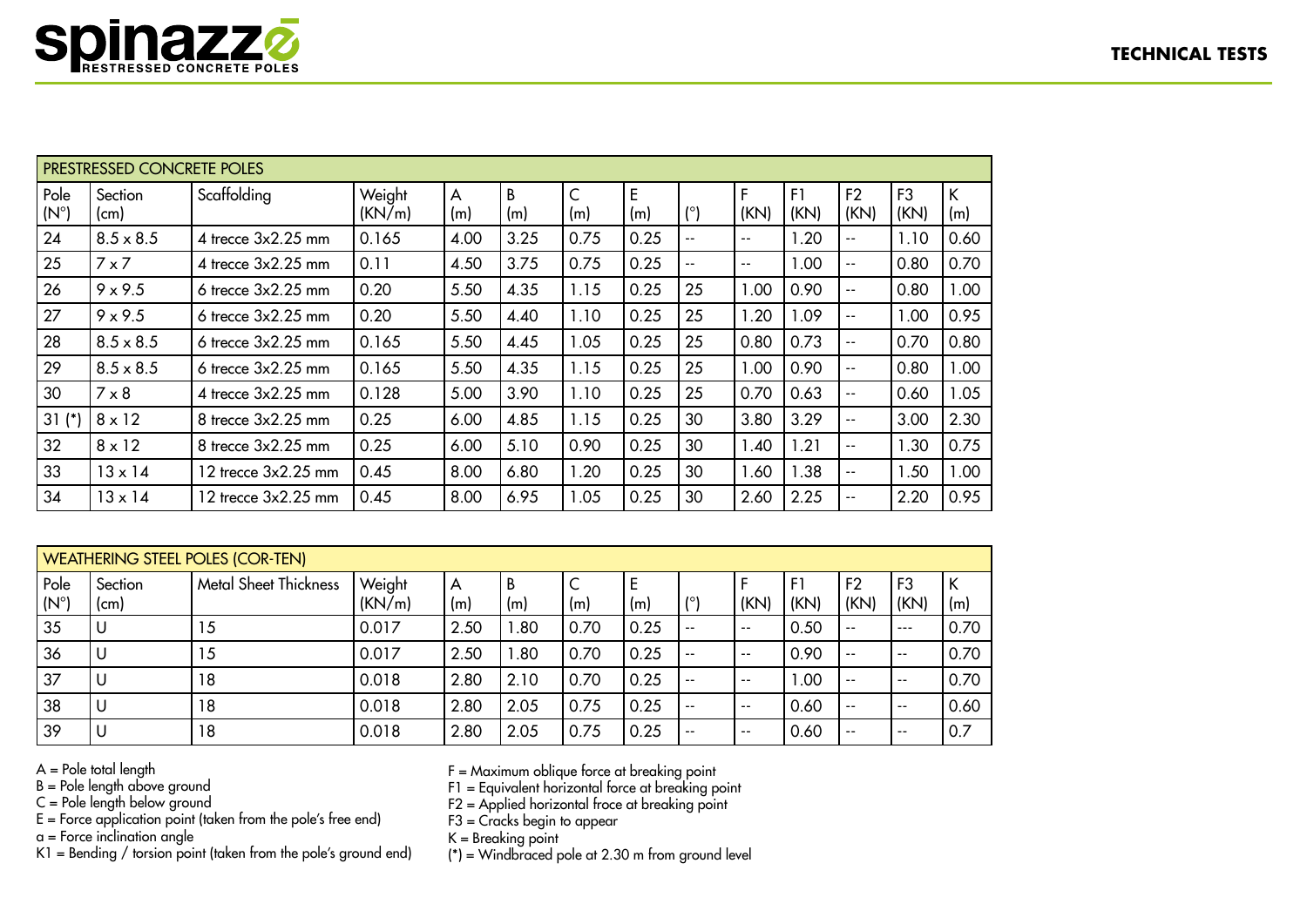



POLE BREAKING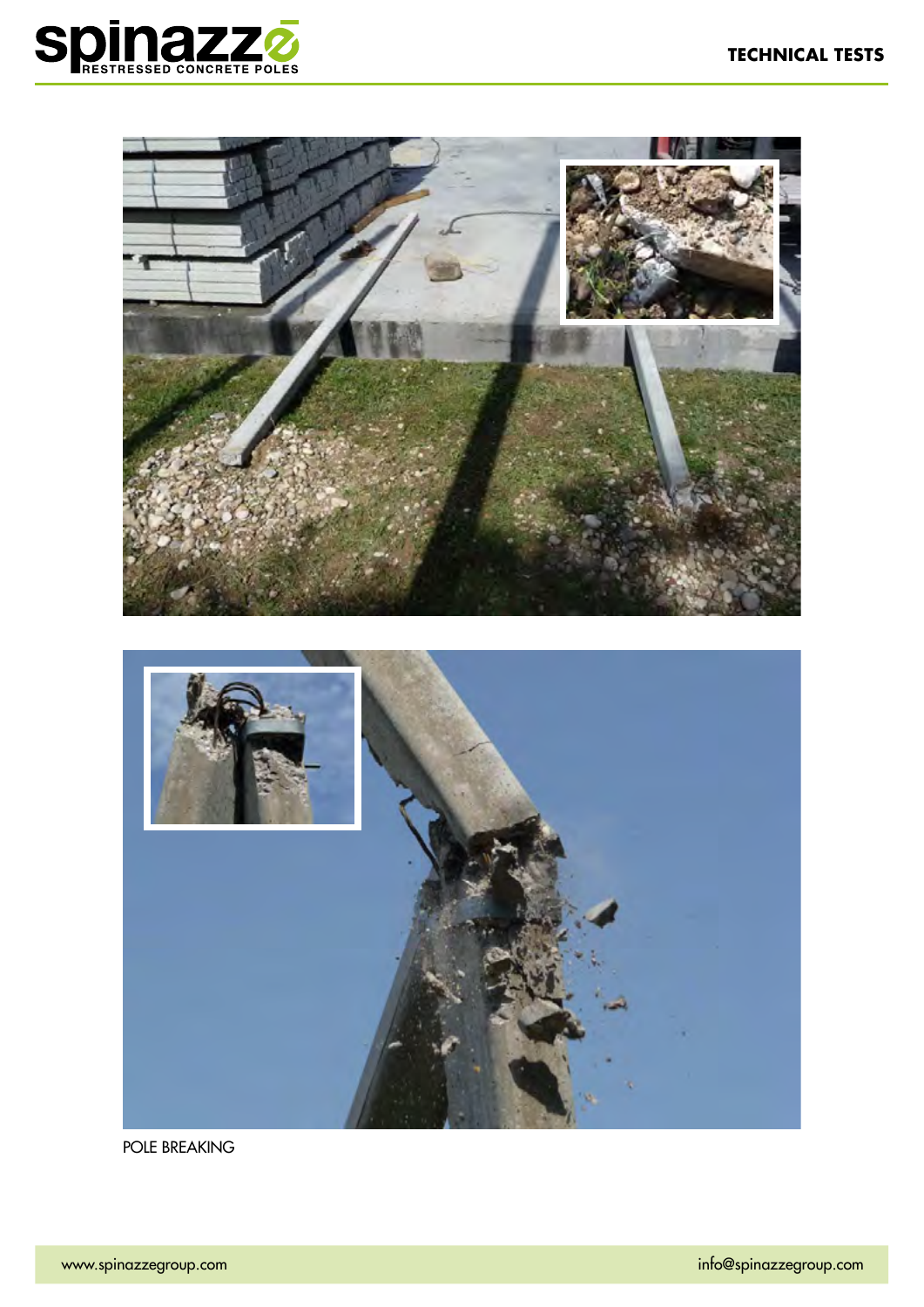



POLE CRACKING



POLE BENDING AND TORSION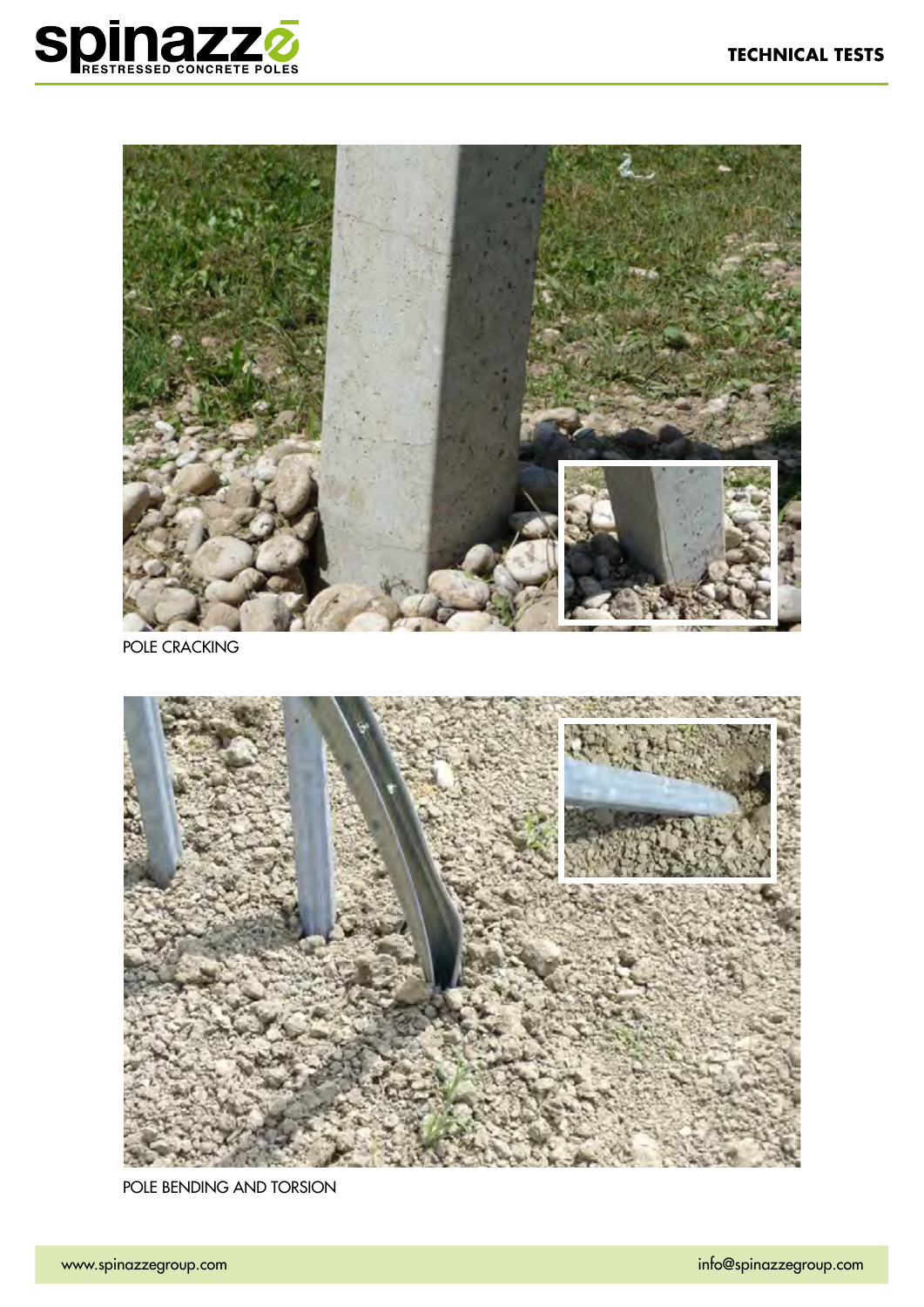

#### **3. 2175/TV TEST - LOADING TEST 3.1 EQUIPMENT DESCRIPTION**

#### **3.1.1 DATA SHUTTLE EXPRESS UNIT AND POTENTIOMETER SENSORS**

Potentiometer sensors connected to a data processing station have been used for measuring structural failure. Data Shuttle Express SN187 is constitued by:

- Personal computer running DasyLab software

- "Midori" potentiometer sensors (5KΩ LP-50 and LP-100 10V DC.)

Technical specifications of the sensors: Range 50-100 mm Sensitivity ± 0,001 mm Linearity 99.6 %

#### **3.1.2 GS03 TESTER**

Applied force calculation has been carried on by GS03 equipment which is constitued by:

- force measuring unite GS03
- bidirectional load cell TCQ200kN
- personal computer
- hydraulic control unit and jacks



Data Shuttle Control Unit Potentiometer Sensor



#### **3.1.3 LOAD CELL**

The load cell, connected to the computer's alphanumeric display, is used to measure the applied force. The cell was installed directly onto the hydraulic jacks' stem.

The measuring chain tool-cable-unit has a maximum error ratio of  $\pm 1.5$ %.

Load cell specifications:

- Range ± 250 kN
- Sensitivity 10 daN
- Linearity 99.4 %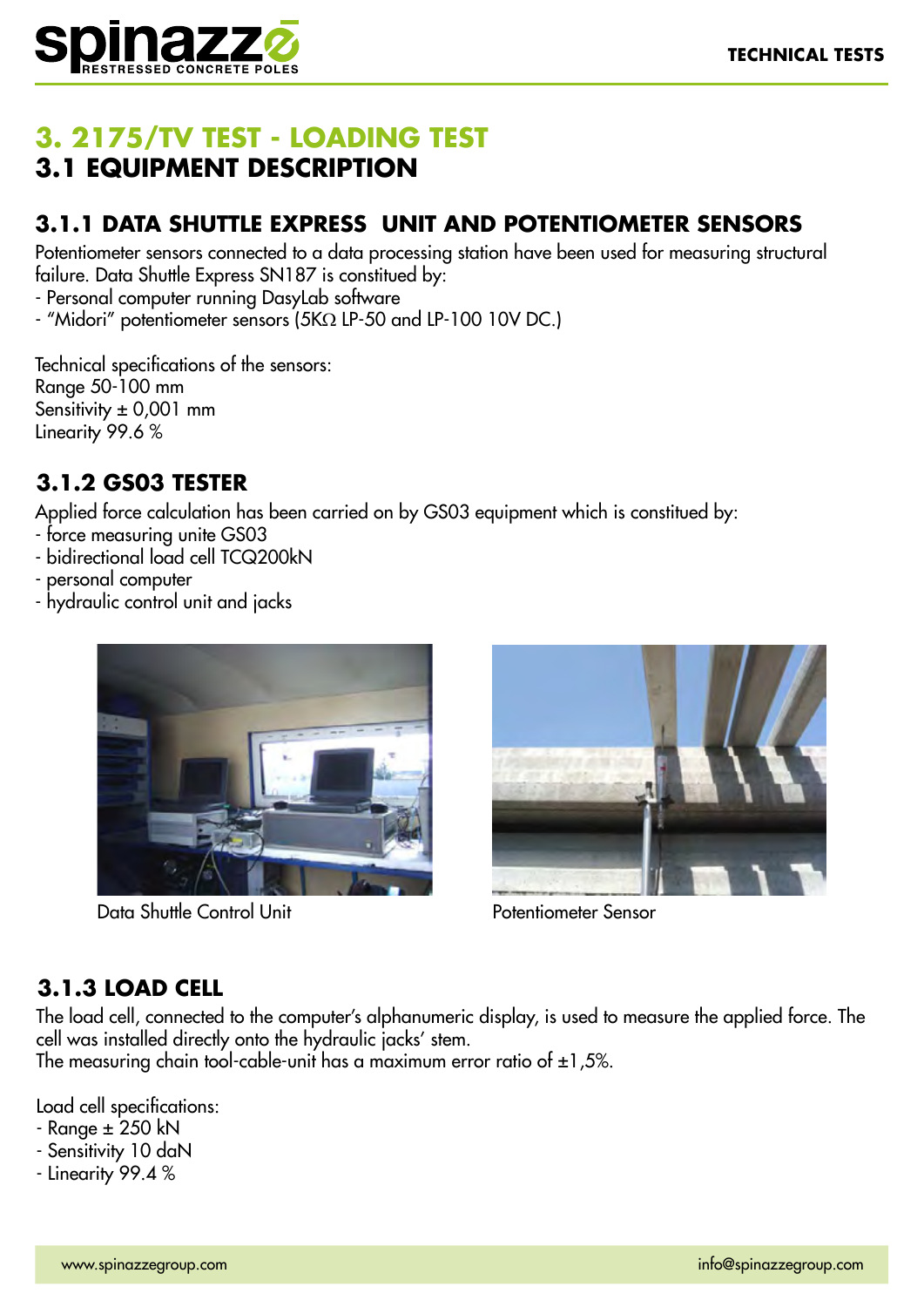

#### **3.1.4 HYDRAULIC JACK**

An Hydraulic Jack "B1" with 70,49 cm2 section has been used for load application.





All equipment is periodically tested at EMME Service S.p.a. Calibration Laboratory as provided by the Quality Control Manual.

#### **3.2 TESTING PROCEDURE**

All tests have been conducted on prestressed concrete poles (described at 2.) applying a force on the middle point by means of a hydraulic jack counterweighted on the ground by a mechanical wedge. During tests the load application has been conducted gradually, monitoring force and failures step by step from the appearance of cracks to the final breaking of the element.



Load arrangement scheme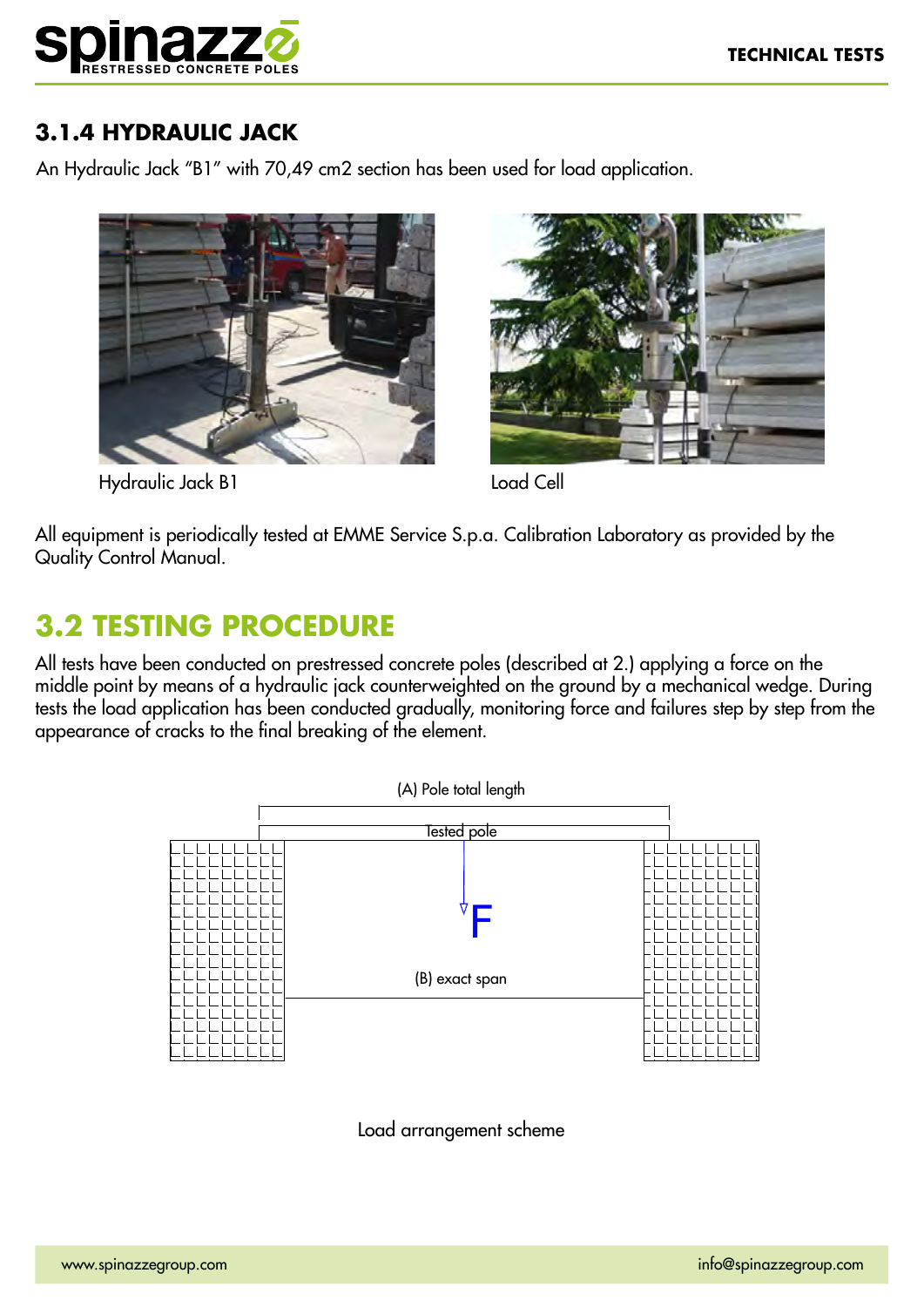



Testing area general view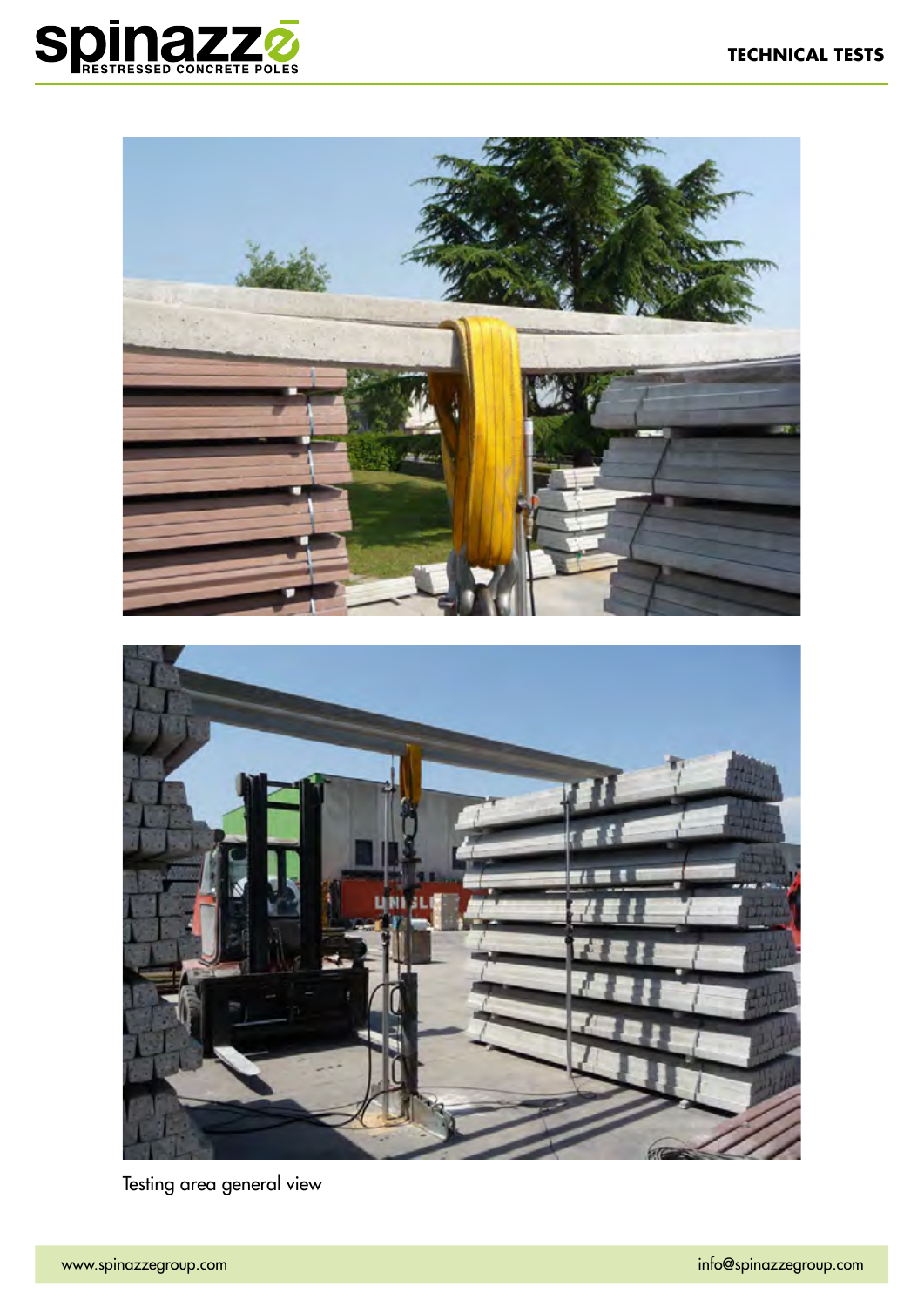

### **3.3 SENSOR ARRANGEMENT**





Sensor arrangement scheme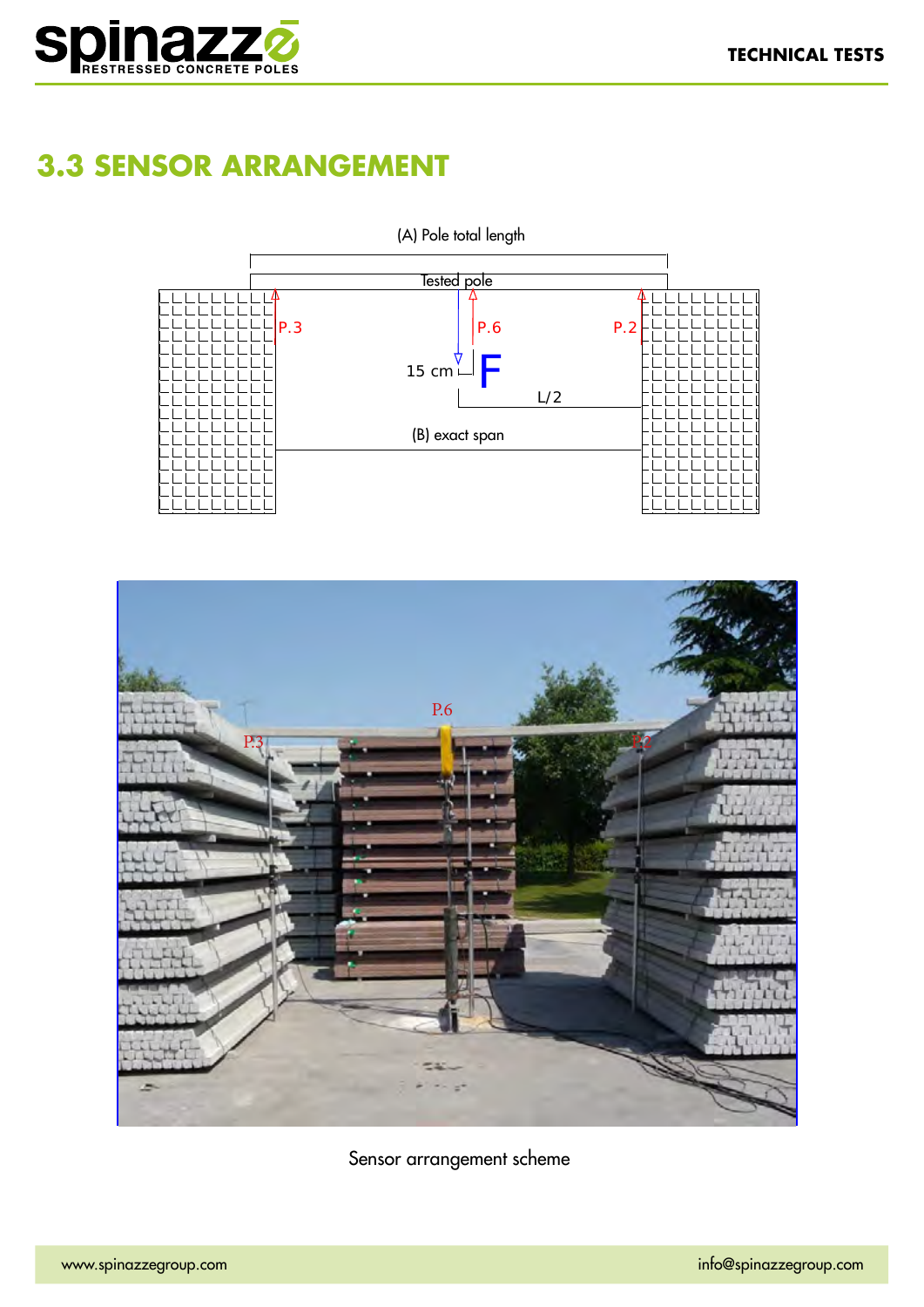

## **3.4 RESULTS**

| Pole           | Section          | Scaffolding             | Weight | $\overline{\mathsf{A}}$ | $\overline{B}$<br>$\mathsf{F}$<br>F1 |       |      | Cracking (mm) |       | <b>Breakage (mm)</b> |       |        |       |
|----------------|------------------|-------------------------|--------|-------------------------|--------------------------------------|-------|------|---------------|-------|----------------------|-------|--------|-------|
| $(N^{\circ})$  | (cm)             |                         | (KN/m) | (m)                     | (m)                                  | (KN)  | (KN) | P.2           | P.6   | P.3                  | P.2   | P.6    | P.3   |
| $\overline{1}$ | $9 \times 9.5$   | 4 trecce<br>$3x2.25$ mm | 0.20   | 4.00                    | 3.80                                 | 2.80  | 2.00 | 4.97          | 46.10 | 5.24                 | 14.17 | 134.70 | 15.12 |
| $\overline{2}$ | $8.5 \times 8.5$ | 4 trecce<br>$3x2.25$ mm | 0.165  | 4.00                    | 3.80                                 | 2.70  | 2.00 | 8.92          | 78.00 | 9.14                 | 14.31 | 127.62 | 15.16 |
| 3              | $9 \times 9.5$   | 6 trecce<br>$3x2.25$ mm | 0.20   | 4.00                    | 3.80                                 | 3.35  | 2.00 | 3.35          | 29.64 | 3.72                 | 11.92 | 110.40 | 13.69 |
| $\overline{4}$ | $8.5 \times 8.5$ | 6 trecce<br>$3x2.25$ mm | 0.165  | 4.00                    | 3.80                                 | 2.90  | 2.00 | 6.70          | 63.90 | 6.70                 | 13.48 | 134.01 | 15.05 |
| $\overline{5}$ | $13 \times 14$   | 12 trecce<br>3x2.25 mm  | 0.45   | 4.00                    | 3.80                                 | 14.20 | 7.00 | 2.58          | 15.63 | 2.79                 | 10.74 | 82.51  | 11.30 |
| 6              | $8 \times 12$    | 8 trecce<br>3x2.25 mm   | 0.25   | 4.00                    | 3.80                                 | 6.20  | 5.50 | 5.00          | 46.91 | 6.49                 | 6.21  | 59.61  | 8.00  |
| $\overline{7}$ | $7 \times 8$     | 4 trecce<br>3x2.25 mm   | 0.128  | 4.00                    | 3.80                                 | 2.25  | 1.50 | 9.97          | 88.63 | 10.23                | 19.82 | 169.42 | 20.89 |
| 8              | $7 \times 7$     | 4 trecce<br>3x2.25 mm   | 0.11   | 4.00                    | 3.80                                 | 2.10  | 1.20 | 7.90          | 63.57 | 8.65                 | 17.72 | 139.60 | 19.03 |
| 9              | $7 \times 7$     | 4 trecce<br>$2x2.25$ mm | 0.11   | 4.00                    | 3.80                                 | 1.35  | 1.00 | 7.50          | 68.43 | 8.44                 | 15.68 | 142.58 | 17.31 |
| 10             | $9 \times 9.5$   | 4 trecce<br>3x2.25 mm   | 0.20   | 2.80                    | 2.60                                 | 3.00  | 1.50 | 1.50          | 8.32  | 3.50                 | 7.31  | 50.53  | 10.45 |
| 11             | $9 \times 9.5$   | 6 trecce<br>3x2.25 mm   | 0.20   | 2.80                    | 2.60                                 | 5.05  | 3.50 | 3.13          | 17.53 | 2.85                 | 8.05  | 49.80  | 8.78  |
| 12             | $7 \times 7$     | 4 trecce<br>3x2.25 mm   | 0.11   | 2.80                    | 2.60                                 | 2.90  | 2.00 | 7.41          | 33.36 | 6.98                 | 13.87 | 75.55  | 14.86 |
| 13             | $8.5 \times 8.5$ | 6 trecce<br>3x2.25 mm   | 0.165  | 2.80                    | 2.60                                 | 5.10  | 3.50 | 3.86          | 22.34 | 4.55                 | 8.30  | 51.85  | 9.14  |

A= pole total length

B= Exact opening between supports

F= Applied force at breaking point

F1= Applied force when cracks appear

Failure observed at the appearance of cracks

Failure observed at the object's breakage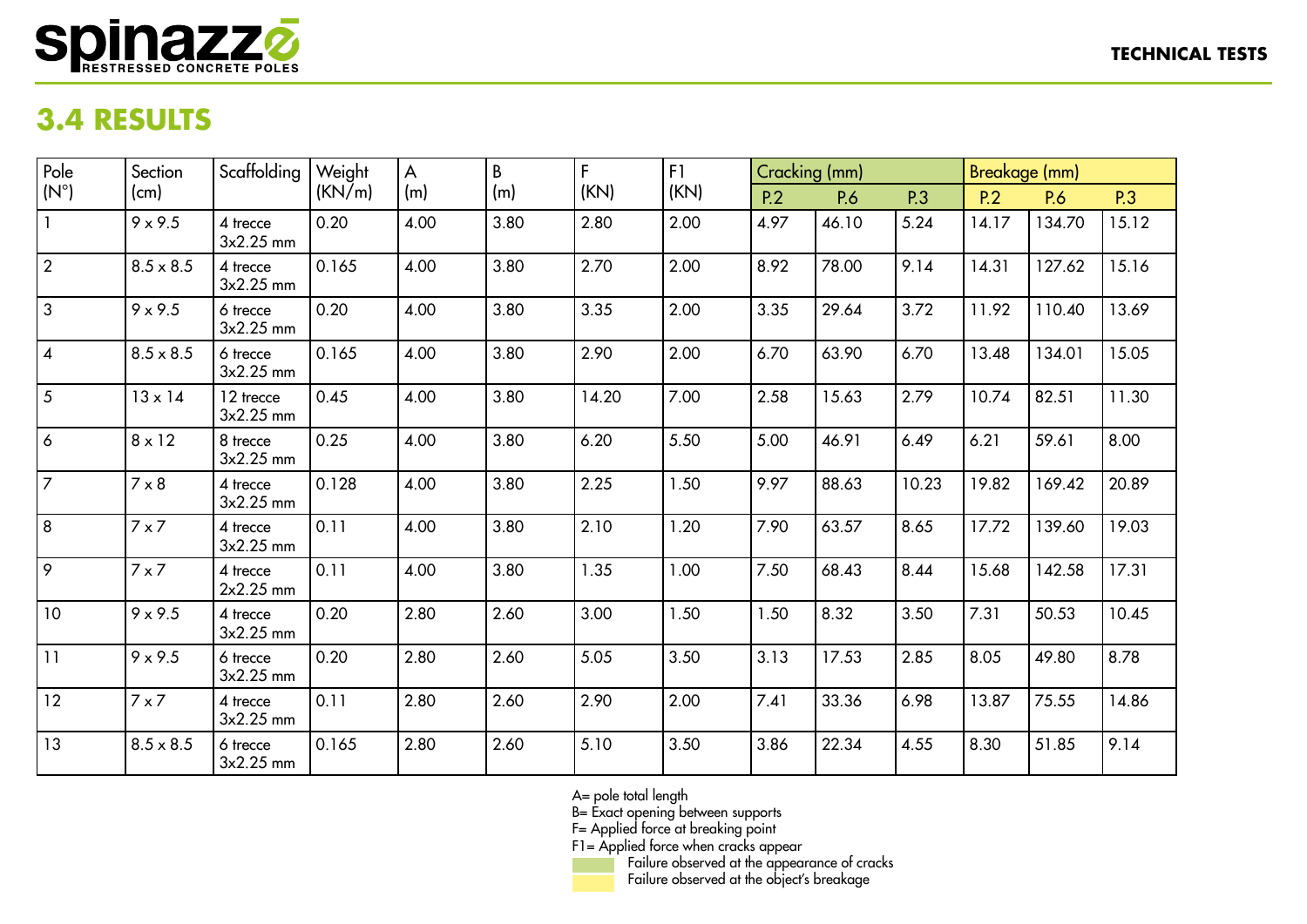



**Cracks** 



Pole breakage

**All tests were conducted by engineering firm 4Emme Service Spa.**